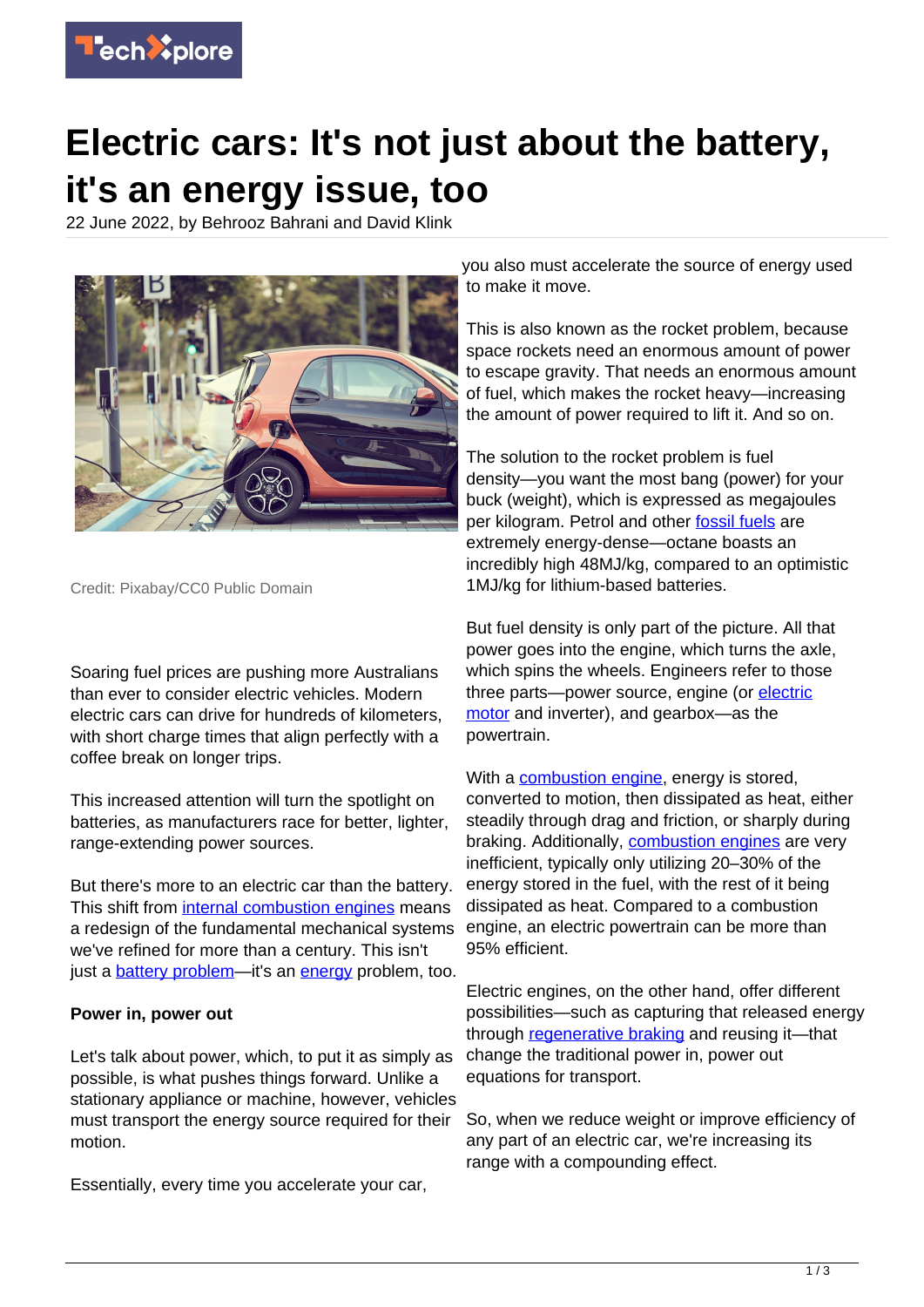## **Powertrains (It's not a transformer)**

To convert energy-dense fossil fuel into motion requires an incredibly complex system, precisely controlling thousands of explosions for millions of cycles using an extremely flammable fuel supply.

For more than 100 years, developments have chipped away at these engineering challenges to produce safe, cheap and efficient vehicles.

A smaller, lighter and more efficient powertrain allows for a much lighter energy store, as less energy is required to reach a given speed. This means physics favors designs that store energy in light and dense forms, and reduces the carried mass as it's consumed.

While the energy store is clearly a critical component of any [vehicle](https://techxplore.com/tags/vehicle/)—and next-generation innovations in cell construction and lithium sulfur chemistry will further improve batteries—the power conversion system still plays a crucial role. In fact, it becomes relatively more important as energy storage improves.

Feedback effects are significant in [electric vehicles](https://techxplore.com/tags/electric+vehicles/), so even in designs with heavy batteries there's still significant value in increasing efficiency and decreasing mass. One percent of efficiency is equivalent to 1% of the battery pack, which carries a significant amount of mass and cost to the vehicle.

Electric powertrains use semiconductors and magnetic motors to convert electrical energy into motion, which makes power conversion and distribution a key challenge.

Lighter, smaller and more efficient motors and controllers within the powertrain reduce cooling requirements, internal losses and overall vehicle mass, which increases the vehicle's range.

And unlike a combustion system, expended energy is often reused multiple times, as the electric motors can recover energy through regenerative braking, rather than wasting it as heat in the brake disks.

This means the same powertrain efficiency is effectively applied several times, as the vehicle accelerates and decelerates. This makes the efficiency of the powertrain even more critical.

Electric motors can also be powered by a source other than a battery, such as [hydrogen fuel cells](https://techxplore.com/tags/hydrogen+fuel+cells/) that consume hydrogen produced in a number of ways, from natural gas to algae biomass.

### **What comes next?**

Many people are working on these problems, including my colleagues and I at the Monash Energy Institute. My research aims to use new manufacturing methods and technology to create the next generation of cheap, light, efficient motor controllers and inverters.

Electric vehicles are inherently complex systems, but their performance can be significantly improved with intelligent system-level design.

For example, a motor and controller developed for a hydrogen-fuel cell vehicle in a truck would be extremely different to a motor developed for a battery-powered bus—despite very similar system mass and power requirements.

A truck typically travels at high speeds for long periods of time, whereas buses tend to be more stop-start. This drastically changes where the motor should be optimized to minimize energy loss.

## **A pricing issue**

The energy source also changes the price of future upgrades. Hydrogen systems have extremely high upfront costs in expensive and heavy fuel cells and components—but as the cost of producing hydrogen goes down, it will be much cheaper to add [power](https://techxplore.com/tags/power/) to a hydrogen engine than a battery-powered one.

Right now, we're standing somewhere near the start of the hundred-year design process that eventually gave us the modern combustion engine (albeit with all of the advantages of modern technology).

But the vehicles of the future won't just have